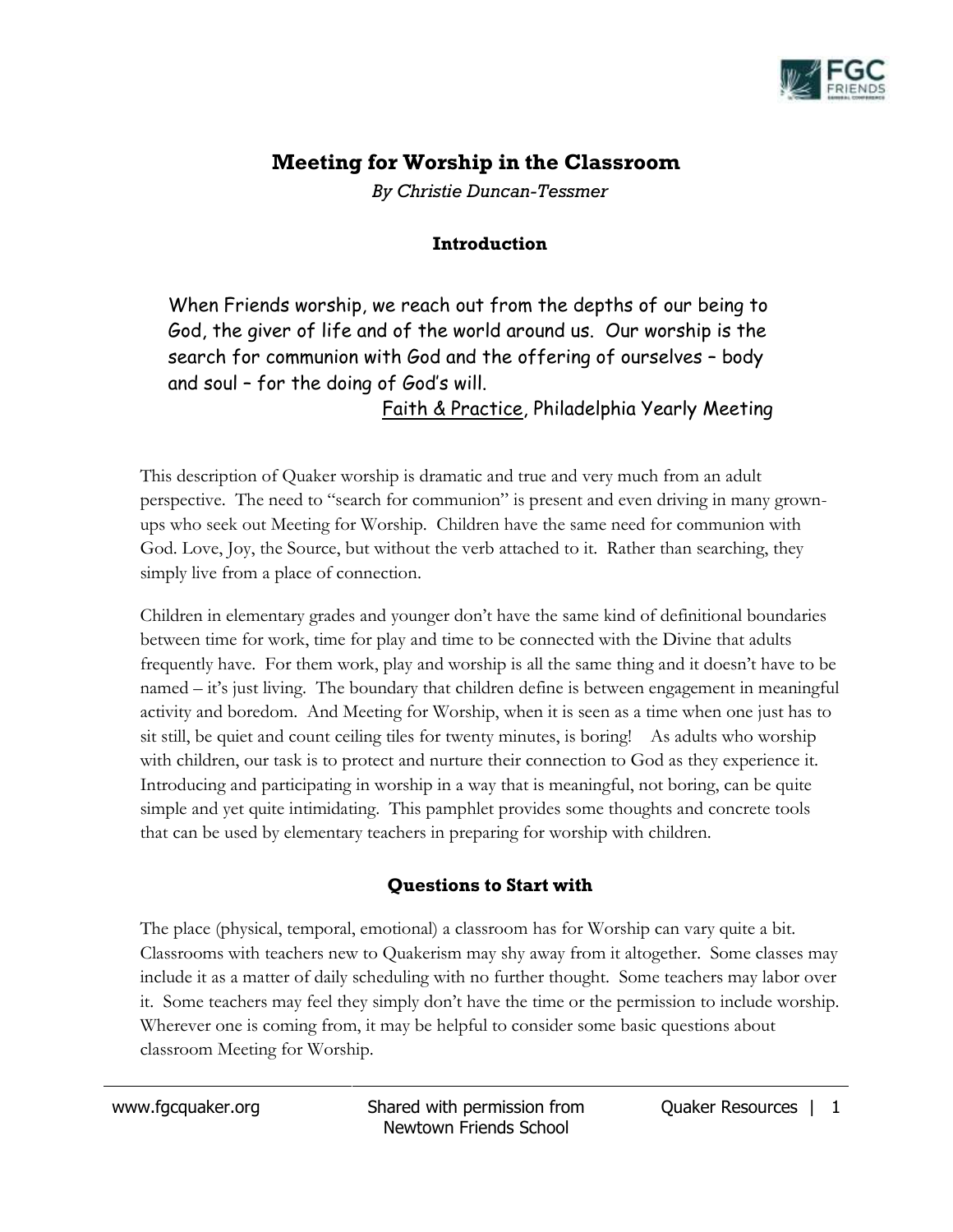

## *What is Classroom Meeting for Worship?*

- Time spent in the classroom centering down and reaching inward to That which unites each of us. It is time to focus on the Wonder and Joy and Love that fills the world and all that is in it.
- It is a moment of silence to refocus on what is important.
- It is space to get perspective about what is important.
- It is time to appreciate the gifts and presence of each individual in the class.

#### How has Meeting for Worship functioned in your class?

#### *Does it have to be silent and still?*

- No! Sing! Make something! Dance, go for a walk, tell stories, play with clay, write a poem, play a game, draw, build, use your creativity!
- Parker Palmer writes "One does not apply worship to life. You make it your practice until worship and life become one." This describes children and worship beautifully -it is exactly what young children already do.

### When do you feel connected to Divine Life?

### *Why should I squeeze one more thing into my crazy-busy day?*

- Because your day *is* crazy and busy. And so is the kids' day. And is crazy-busy really what you want your classroom life to be about?
- Because you can focus more effectively in the midst of busyness if your mind and heart are settled.

#### How does being crazy-busy affect your own daily life?

### *When is a good time to have Meeting for Worship in the Classroom?*

- Every morning to start the day.
- Every Monday to start the week.
- When the class is struggling with something important or difficult.
- When the sun comes out after days and days of rain or the temperature rises after a long cold winter.
- On a child's birthday.
- On a child's last day of school when they are transferring.
- To focus before a test, a performance or an athletic event.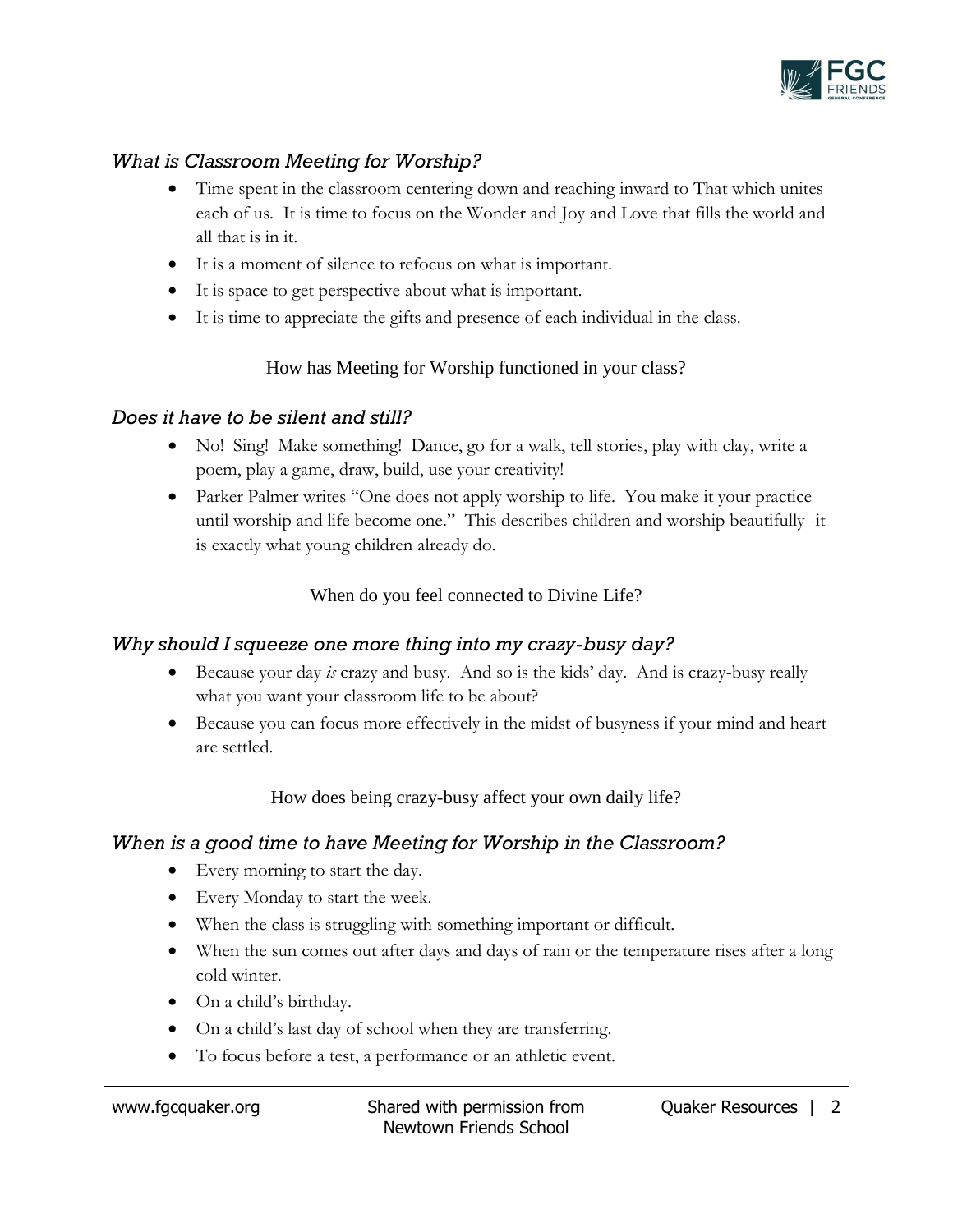

- When kids are over-wrought.
- When you feel like it
- When a child feels like it.

When is a good time for you to step out of the everyday routine to renew your Spirit?

#### *Where?*

- In your classroom
- With another class in their room
- In the Meetinghouse
- In the Library
- In the auditorium or gym
- Outside in a field or a grotto or under a tree
- In a Specials classroom
- In a Garden or on a Walking Path

Change your space once in a while – new settings are inspiring! They are inspiring both for your planning ideas and for the kids' experience.

#### *Set up*

Make the space special, mark the time as something out of the ordinary. You can do this just by adding a little something that you don't usually have in your room. Doing the same thing every time helps set this time apart as its own special event. For example:

- Ask the children to be silent as they enter the room
- Light a candle
- Sing a particular song to start or finish
- Put some seasonal flowers in a special vase
- Try some incense
- Ring a bell, tap some windchimes or play an instrument to start
- Take your shoes off
- Sit on the floor if you are usually in chairs or vice versa.

Some of these ideas may feel too church-y or too New Age-y for you. Don't use those ideas. Find something that feels comfortable to you.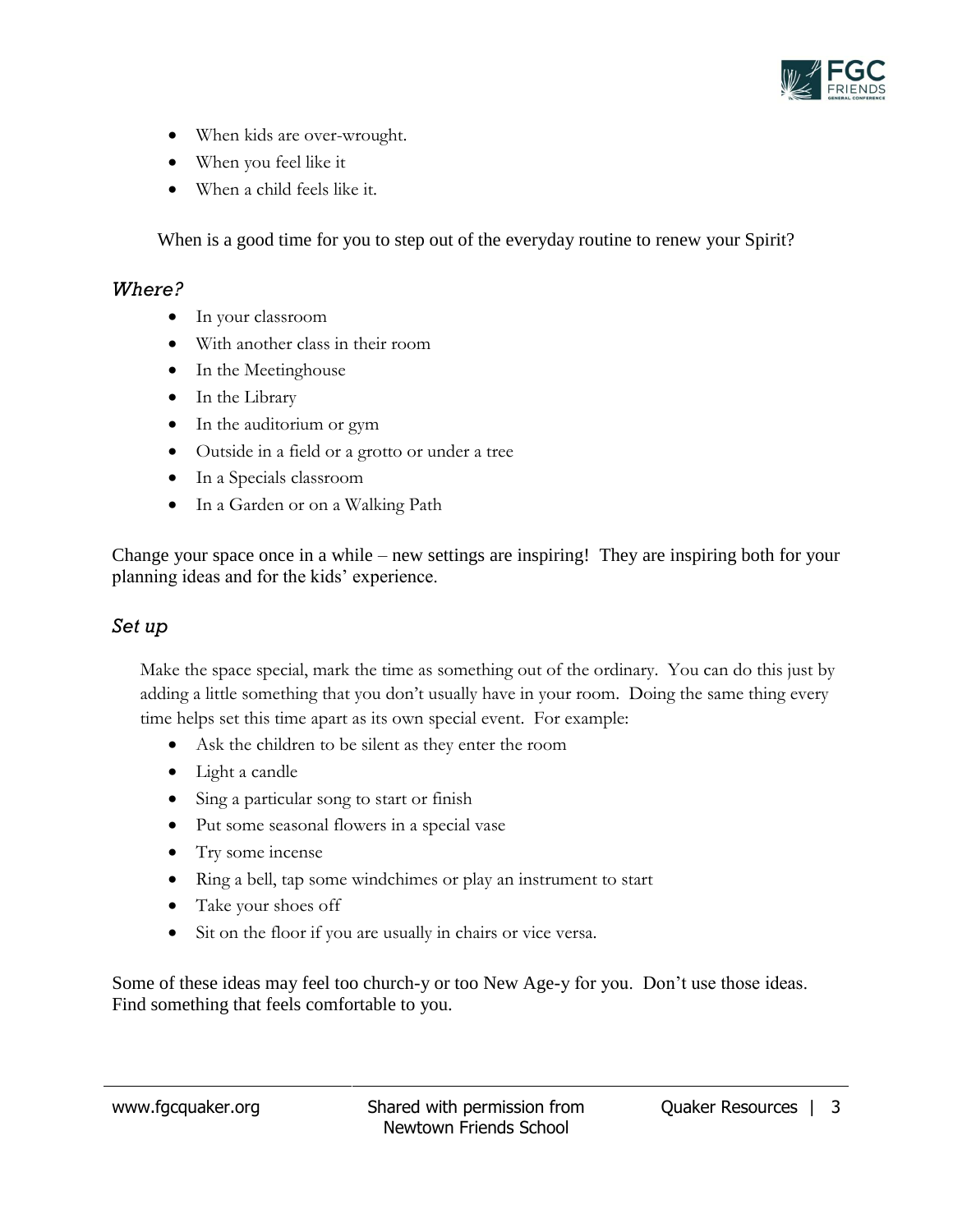

## *How long?*

- 30 seconds; 5 minutes; 30 minutes. It depends more on the age of your children and the context of the worship than an outside standard. Traditional silent worship will likely be shorter than worship through stories, discussion and art.
- You may want to have an expectation of how long silent worship will be from the outset. On the other hand it can be powerful to simply worship as long as you are led to. Feel for the right moment to end it – not by how long the wiggliest child can stand it but by what seems right in the center of your self.
- Allow one of the children to determine when to break worship by shaking the hand of her neighbor. Being the one to determine when is the right time to end worship makes one have to pay very close attention!

## *Inspiration for Planning*

The best, most appropriate worship for your class will come out of a planning process that is centered in the Spirit. If your goal is to make space to live out of the Spirit for the duration of worship then the plans for the structure of that worship need to come from the same place. Use all the additional resources you like, but start by stopping your thinking, fretting, wanting and planning. Take time to sit quietly, centering yourself. Use your heart to listen for guidance about what you should do to make a space for connection to the Divine in your classroom. Doing this work together with the Spirit has taught me more about what worship is than anything else in my life. Then, if you need to complement or support your leadings with resources turn to:

- Friends and co-workers
- Stories
- Books about worship, centering, meditation
- Craft resources

## **Introducing Centering to Children**

Wherever you are led to go with your class in worship, whether it is a simple minute of traditional silent worship, includes a story and discussion or is a whole community service endeavor rising out of silent worship – or anything else – it needs to start from a spiritual space centered in God. That traditional "moment of silence" needs to be a meaningful centering into the Wisdom and Love that unites us and feeds us.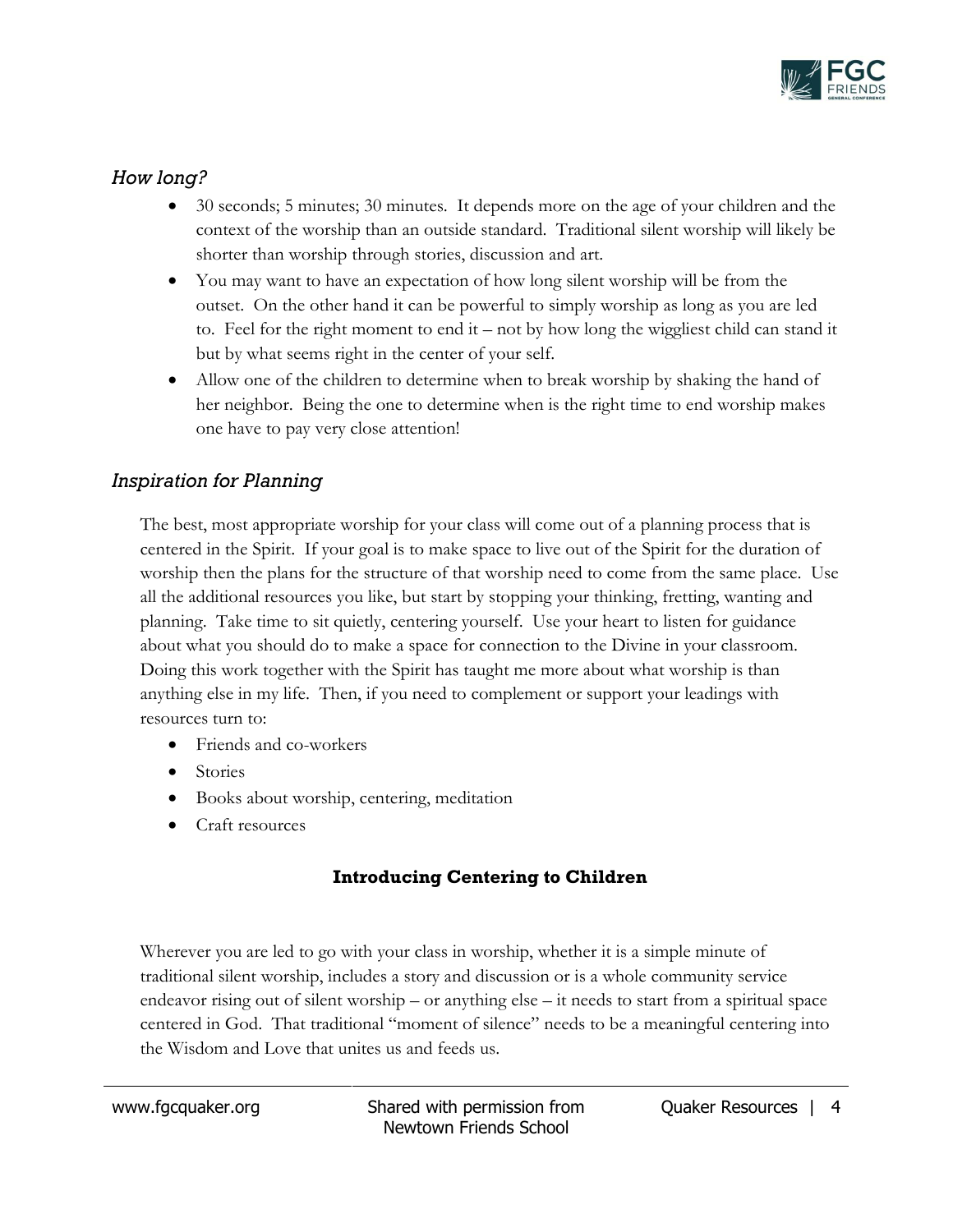

You may have had the experience of walking into a worship service, whether Quaker or not, and *feeling* deeply that there is something electric or binding moving through the room. When that happens, the worship pulls you right into the center of it, whether you know what you are doing or not. That is a very powerful way of learning through experience what worship is all about and how to do it. However, a classroom (or a meetinghouse) full of children who are not experienced in worship in the manner of Friends is not likely to start at such a powerful place. So we can provide a bit of a map to guide ourselves and our children to a space that allows us to be open to the Spirit's presence. I want to repeat that: We need only to make the space in our lives to recognize or be open to the Spirit, that's our responsibility. Following are a few suggestions of landmarks for your map. Teaching landmarks to the children and starting with the same routine every time will help them learn how to use the time and eventually to sink naturally into worship as soon as they start to gather.

- The first several times (more for younger children, less for older, but always more than once) you worship with a class, be explicit, in language meaningful to you, about what Meeting for Worship is about. Keep it simple. Here are some examples:
	- o We're going to listen for God with our hearts
	- o We're going to let go of everyday thoughts and concentrate on what is most important deep inside of us.
	- o We're going to be still and feel the Love that is inside and all around each of us.
- By not getting too specific, you allow the children to recognize God and Love by their own understanding. By using words you may not use all the time (God, Love in capitals), you set it apart as something special.
- The way in which worshipers hold themselves physically is significant. We do not sit all slouched over like we do when we're watching any old show on TV. We sit up, in a balanced way. When our bodies are balanced, it helps us find internal balance as well. Sitting with straight spines, regally but not stiff like soldiers, allows our breath to be natural and deep. Teach the children explicitly how to sit.
- I like to draw attention to hands. As soon as I start talking about sitting straight and centering down, children start holding their hands in traditional Buddhist meditation positions and then they start giggling. I ask them what they think about when they do that and the answers are frequently about cartoons. I explain that serious meditators hold their hands in different ways because hands are powerful and when they put their thumb and forefinger together it means something to them. To the kids, however, it just means cartoons. So I show them how I hold my hands in a way that is meaningful to me: open in my lap to remind me to be open to any gift of a thought or idea or feeling or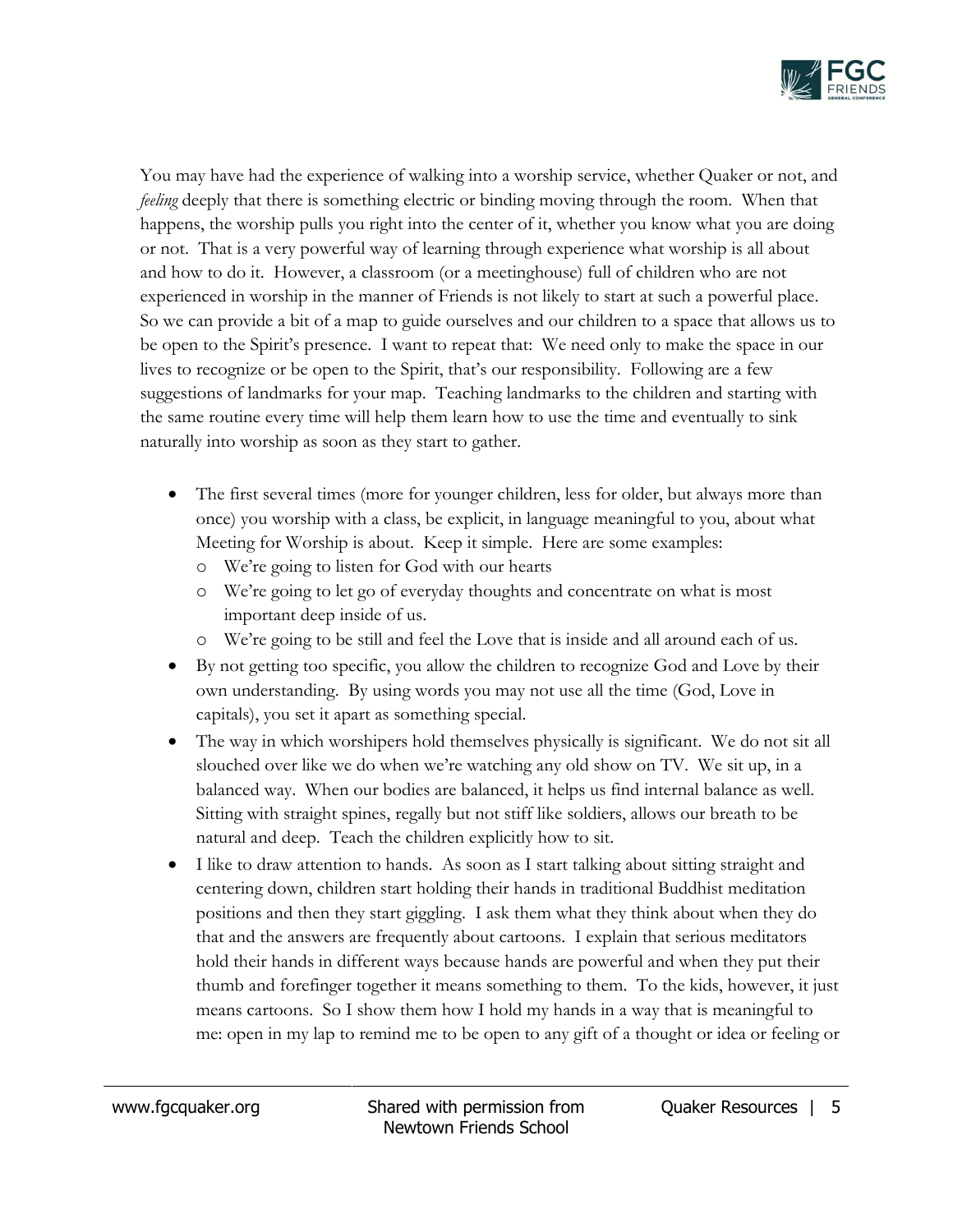

song that may be waiting for me in worship. This also helps children to be aware of restless hands in worship and gives them something to do with them. If you are familiar with mudras (hand positions for meditations), you may choose to teach them and their meanings to the children.

- Eyes. The older children are, the less they want to close their eyes. The benefit of closing one's eyes is that one's attention is not caught by every movement and every friend in sight, rather attention is drawn internally. An alternative is to look down at the floor a foot or so in front of one's self.
- Suggest starting with a deep breath. It is amazing how relaxing and cleansing and centering such a simple thing can be.
- Other landmarks you may want to teach kids include a brief physical relaxation exercise and visualizations. There are several books that give good suggestions for doing these kinds of activities with children.

## **Talking about God with Kids**

It is not unusual for teachers to hesitate to bring up issues of spirituality and divinity with students. Those who have had experience in public schools have learned that it is inappropriate to bring up such matters in the classroom. It is a personal subject and some prefer not to share deeply. On the other hand, Friends schools have made a commitment to supporting the spiritual growth of children, typically both in their written statements and in their actions. For this reason, teachers are invited to explore ways to explicitly and implicitly bring the spiritual into the classroom.

- That which is Divine has many names. Use the ones that are comfortable to you: God Force of Unity Love Jesus Spirit Light Light Nature Perfect Goodness
- Encourage the children to use the names comfortable to them.
- Share your own beliefs, briefly. Your sharing your faith teaches them that these conversations are acceptable and valued. Your speaking briefly guards against their absorbing your beliefs as their own journey, without doing the spiritual work they need to do.
- If students are asking questions that feel too personal to you, don't hesitate to tell them that your faith is personal and you choose not to share more than you already have. Allow them the same option.
- Encourage them to speak with their family about what their family beliefs are. Make space for them to share with each other what their beliefs are.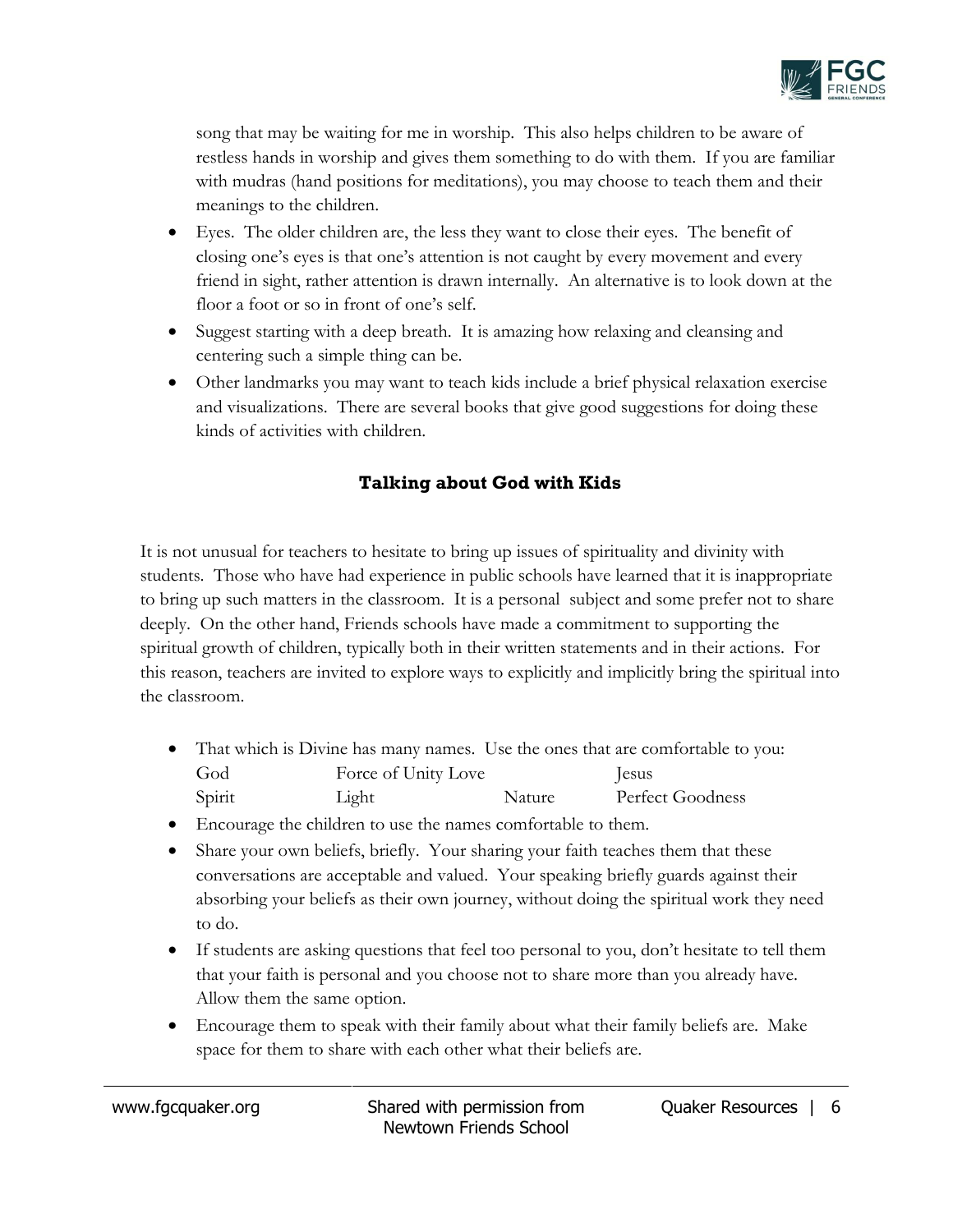

 Some kids don't believe in God. Their beliefs need to be welcomed as safely as every other religious belief the children bring into the classroom. This is one reason for using names for God that are less connected to religious traditions: Love, Wisdom, Truth (all names Quakers like to use!). It is not a reason to back off from the spiritual in the classroom.

### **Living from the Center**

In the Introduction I stated that children don't separate regular, everyday space from the Sacred space in their lives. Then it seems as if I went on to write a whole pamphlet about providing support for making one part of the day, worship, sacred. This is a segmented way of perceiving worship and it may be used in that way. Alternatively, however, worship can be understood as one more part of the Life-filled day where particular care is given to recognizing that Life. Next on the daily schedule may be math class which is also part of the Life-filled day where particular attention is given to numbers and their patterns. Regardless of the content of one's interactions (numbers, music, places and events, centering), the Life that courses through and unites each of us in a fundamental unseen way is present. Read the opening quote to this pamphlet again and you will notice that it doesn't state that the process of reaching out to God is something that happens in Meeting for Worship. It only says worship. The reaching and the searching is truly something that can be part of each breath we take.

On a very long car ride across several states when my daughter was four, she announced "I'm God and you're God and that tree is God, we're all just different shapes." And less than a minute later, with just as much gravity, she announced "Wouldn't it be funny if walkie-talkies were phones that walked?" In her perception walkie-talkies, trees, her self and God are all of a piece. Math, language arts and social studies are of that same piece. The way in which we approach these subjects and our friends who are learning about them is just as much a matter of making space for perceiving the Divine as worship is. To repeat my favorite quote from Parker Palmer: *One does not apply worship to life. You make it your practice until worship and life become one.* Children already do this and so in this way the children can be our teachers.

#### **Balance**

Worship, whether during Meeting for Worship or in the midst of math class, is not something that can be directed. You can't tell the children *how* to worship. You, the teacher, have enormous influence in how the environment is set up. This encourages worship, but then

www.fgcquaker.org Shared with permission from Newtown Friends School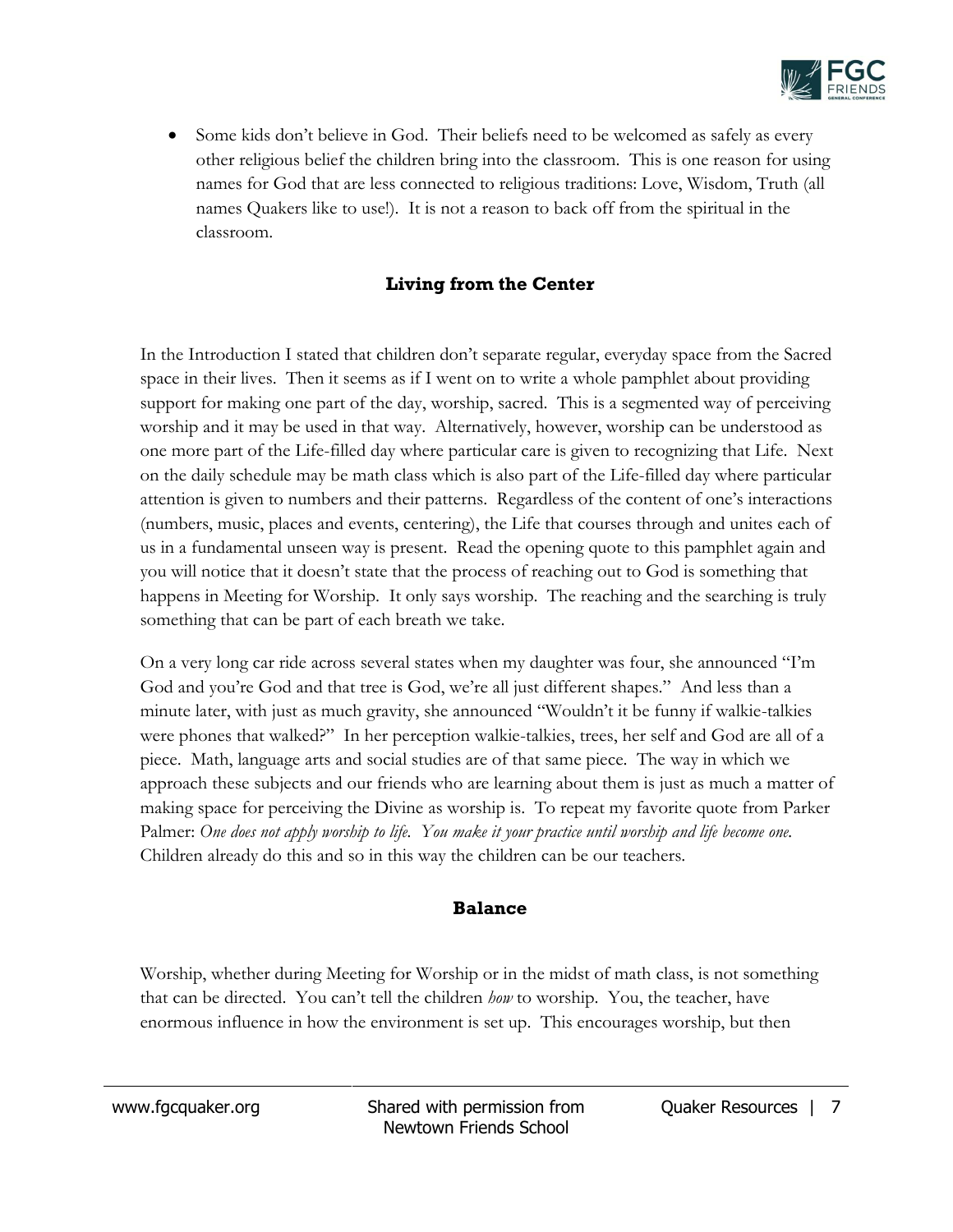

everyone needs to feel their way in by themselves. You make the space and let God do the rest.

Worship is when we live from the center of the Spirit, and it is time for everyone, not just the kids. In worship, teachers need to participate. But they need to participate as *participants* – not teachers! The kids are used to you being in charge. You tell them what needs to be done and where to go when during much of the day. It's your job. If you continue to be the teacher in worship, the kids will continue to be the students. Their own initiatives may be inhibited. Worship with the kids, not in front of them.

 There is a balance between being the leader of the children and being the follower of your own leadings, intuition, path, God. You need to feel for that balance as you lead and as you follow.

### **Resource List**

- Darian, Shea, Sanctuaries of Childhood: Nurturing a Child's Spiritual Life, Gilead Press, 2001
- Granahan, Louise Margaret, Children's books that Nurture the Spirit. Northstone Publishing, 2004
- Hendricks, Gay, The Centering Book: Awareness Activities for Children, Parents and Teachers. Prentice-Hall, 1976.
- Hendricks, Gay, The Second Centering Book: Awareness Activities for Children, Parents and Teachers. Prentice-Hall, 1977.
- MacLean, Kerry Lee, Peaceful Piggy Meditation. Albert Whitman & Company, 2004
- Murdock, Maureen, Spinning Inward. Boston: Shambhala Publications, 1987.
- O'Reilley, Mary Rose, Radical Presence: Teaching as Contemplative Practice. Boynton/Cook Publishers, 1998
- O'Reilley, Mary Rose, The Peaceable Classroom. Boynton/Cook Publishers, 1993
- Religious Education Cme of Friends General Conference, Opening Doors to Quaker Worship. Philadelphia: Friends General Conference, 1994.
- Rozman, Deborah, Meditating with Children. Boulder Creek, California: Planetary Publications, 1994.
- Sher, Barbara, Spirit Games. New York: John Wiley & Sons, 2002.